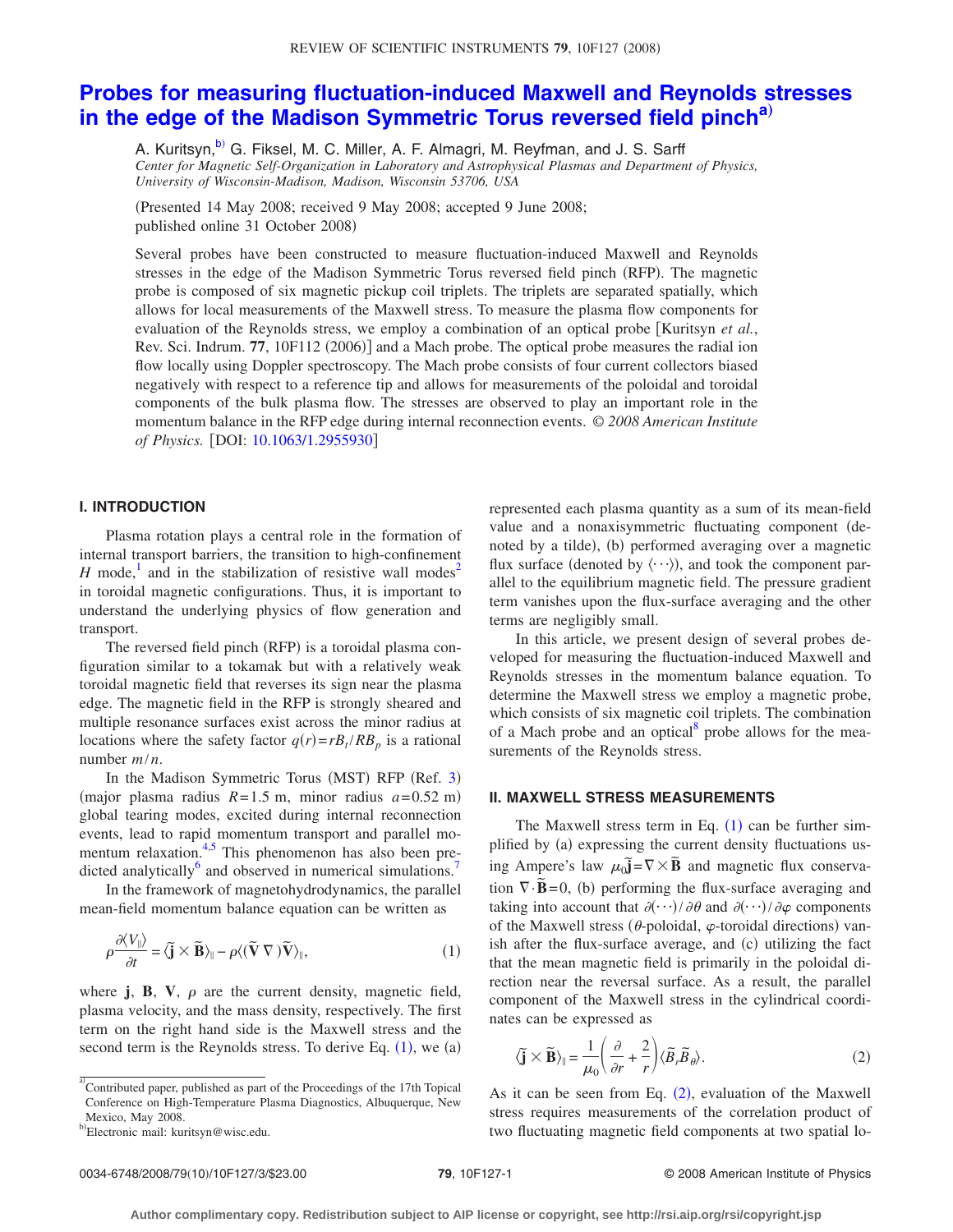<span id="page-1-0"></span>

FIG. 1. (Color online) Photograph of the magnetic probe with the schematic of the coils layout in one of the legs.

cations separated radially. Such measurement has been conducted in the MST edge with an insertable array of magnetic pickup coils. The layout of the probe is shown in Fig. [1.](#page-1-0) It consists of three supporting "legs" made of boron nitride, which have machined cavities for magnetic coils and wires, mounted on a common base. Each leg has six embedded magnetic coils (two triplets). Magnetic coils are made from small  $({\sim}5 \times 3 \times 3 \text{ mm}^3)$  chip inductors manufactured by CoilCraft Inc. (part No. 1812CS-333XJLB) with an effective area of  $9.15 \text{ cm}^2$ . The coils and the wires are also covered by the boron nitride powder mixed with a low expansion liquid cement (part No. 29 from Sauerisen Inc.) for additional protection. The legs are painted with silver paint for electrostatic shielding and placed inside boron nitride enclosures. The enclosures are screwed into the base and can be easily replaced if damaged by plasma, without probe disassembly. The triplets are spaced 1.6 cm in the radial direction and 1.1 cm in the poloidal and toroidal directions. The temperature of the coils, inferred by monitoring the coil resistance, was as high as 300 °C during the plasma shots, so the usage of solder alloy with a higher melting point is required for probe construction.

To obtain the magnetic field, the signals detected by the coils are amplified (typical gains $= 5-50$ ) and integrated  $(RC=0.1 \text{ ms})$  using in-house built electronics. The overall frequency response of the circuitry is  $\sim$  250 kHz, which is sufficient for accurate measurements of the tearing modes of interest, whose frequencies are typically below 50 kHz. Data were digitized at a rate of 200 kHz.

The probe was bench calibrated using a set of Helmholtz coils. In addition, the calibration was done *in situ* using the MST vacuum toroidal field. The calibration procedures included measuring and subtracting the parasitic pickup due to a slight coil misalignment.

## **III. REYNOLDS STRESS MEASUREMENTS**

The Reynolds stress can be represented in a form similar to that of the Maxwell stress, if one assumes that plasma is incompressible, i.e.,  $\nabla \cdot \mathbf{V} = 0$ ,

<span id="page-1-2"></span>

FIG. 2. (Color online) Photograph of the Mach probe.

<span id="page-1-1"></span>
$$
\langle \widetilde{V} \nabla \widetilde{V} \rangle_{\parallel} = \left( \frac{\partial}{\partial r} + \frac{2}{r} \right) \langle \widetilde{V}_r \widetilde{V}_\theta \rangle. \tag{3}
$$

The incompressibility assumption is valid for MST plasmas since the characteristic time scale of fluctuations of interest is larger than the characteristic length divided by the ion sound speed. To evaluate the Reynolds stress based on Eq.  $(3)$  $(3)$  $(3)$  it is sufficient to measure the velocity correlator only at one spatial location in a given discharge and then calculate the radial derivative relying on good shot-to-shot reproducibility. For compressible plasma, the spatial derivatives and fluxsurface average operators do not commute and measurements become much more complicated because simultaneous flow measurements at multiple spatial points need to be performed.

To measure the fluctuation-induced Reynolds stress we have employed a combination of an insertable optical probe<sup>8</sup> and a Mach probe. The probes are positioned on adjacent MST ports so that the distance between their measurement points was only few centimeters, much less than the wavelengths of the tearing mode fluctuations of interest  $(\sim 1 \text{ m})$ . The size of the probes  $({\sim}2 \text{ cm})$  is much smaller than the wavelengths of the tearing modes so the probes are not expected to make a significant perturbation to those modes.

The optical probe, whose design is described in detail in Ref. [8,](#page-2-7) is utilized to measure the radial velocity fluctuations using Doppler spectroscopy. Light from the plasma is collected by a fiber bundle inserted into the plasma and transported to a high-resolution spectrometer. Usage of a collimator and a view dump allows for light collection locally with spatial localization of  $\sim$ 2 cm. The He II 4686 Å impurity line, whose emission was enhanced by adding helium into the discharge, was utilized in these measurements. The dispersion of the instrument at 4686 Å is 0.235 Å per photomultiplier tube channel. The typical signal level at 10  $\mu$ s integration time is 100 photoelectrons, which according to the Poisson statistics gives a signal-to-noise ratio of 10. The resultant uncertainty for the velocity fit is estimated to be  $\sim$ 2 km/s.

The poloidal and toroidal bulk plasma flows are mea-sured by a movable Mach probe (shown in Fig. [2](#page-1-2)) consisting of four electrodes (two Mach pairs separated by 90°). The electrodes are placed inside a boron nitride enclosure  $(2 \text{ cm})$ diameter). Four 2 mm tapered apertures in the enclosure determine the current collection area. The electrodes are biased negatively up to 350 V with respect to the central reference tip, which is sufficient to get to the ion current saturation